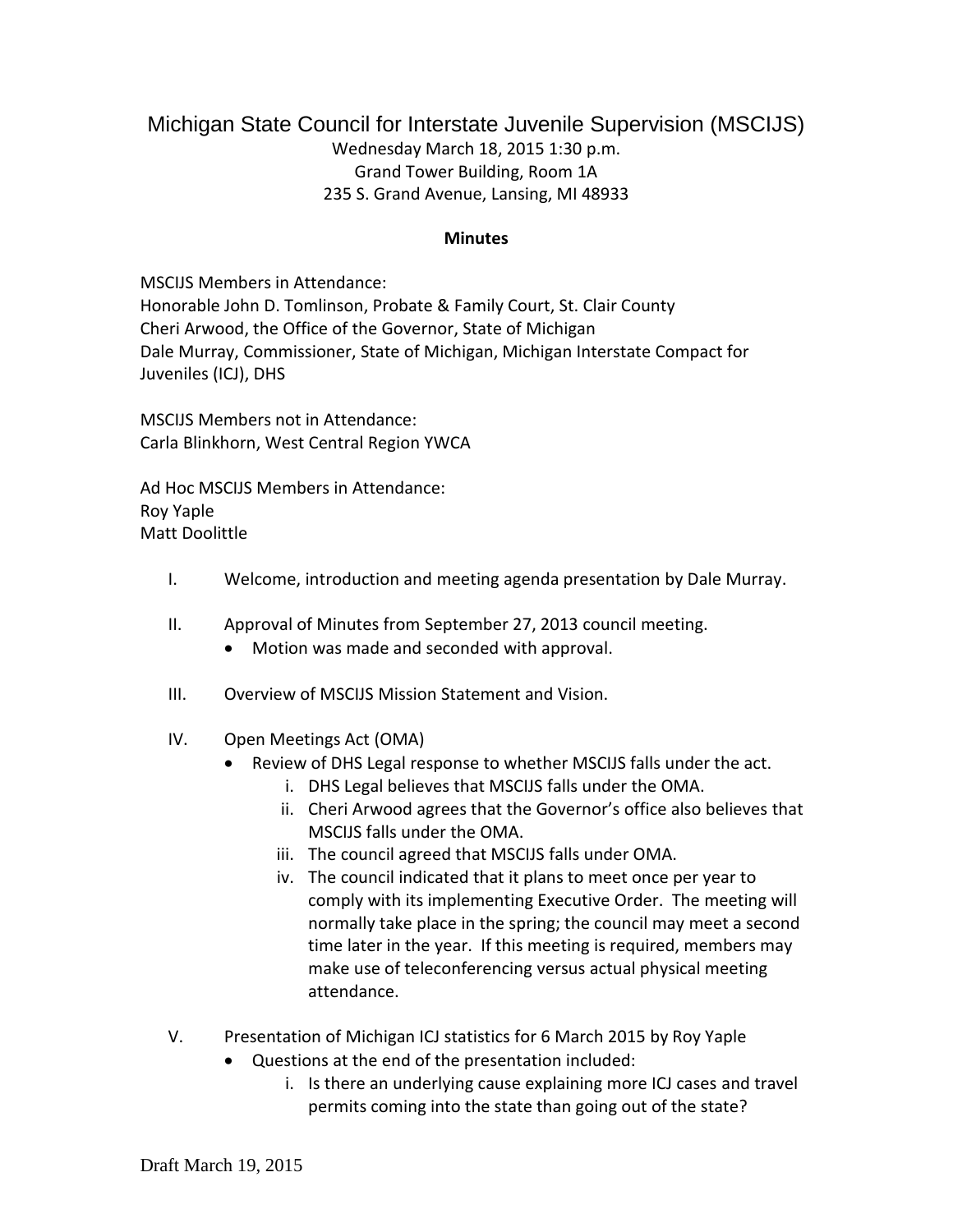- ii. Are there juveniles leaving Michigan for travel to or residence in other states who are not covered by ICJ referrals or travel permits?
- iii. Are they merely a snapshot of current conditions and not an indicator of a problem?

Follow on discussion led to a hypothesis that there may be a lack of awareness or understanding of ICJ processes in some courts.

The Council recommended that the ICJ office consider outreach to the State Court Administrator's Office (SCAO) that would include:

> Coordination with SCAO to conduct a survey (using Surveymonkey) to assess ICJ awareness and use among courts.

ICJ training initiatives including distribution of the new ICJ Judicial Tool Kit, ICJ training presentations and possible development of an ICJ Bench Card.

A motion to implement the outreach recommendation was made and seconded with approval.

- VI. Introduction of ICJ Financials and Statistics Report
	- General information from 2014 ICJ Financial Report was discussed.
- VII. 2014 Annual Meeting Update
	- Dale Murray discussed briefly his attendance at the 2014 ICJ Annual Meeting.
	- Dale Murray informed the council that rules changes will now occur on alternating years at the Annual Meeting.
- VIII. ICJ Performance Standards Presentation by Roy Yaple
	- Roy Yaple provided an overview of the 4 February 2015 report for the calendar year 2014. The report is a new standards-focused initiative for ICJ. The report evaluated six standards in three levels of compliance; perfect compliance, less than 20% non-compliant, and more than 20% non-compliant.
		- i. Michigan was found to be perfectly compliant or less than 20% non-compliant in all categories evaluated.
		- ii. The council agreed that report results show Michigan ICJ is doing well.
- IX. National Crime Information Center (NCIC) Access Presentation by Roy Yaple